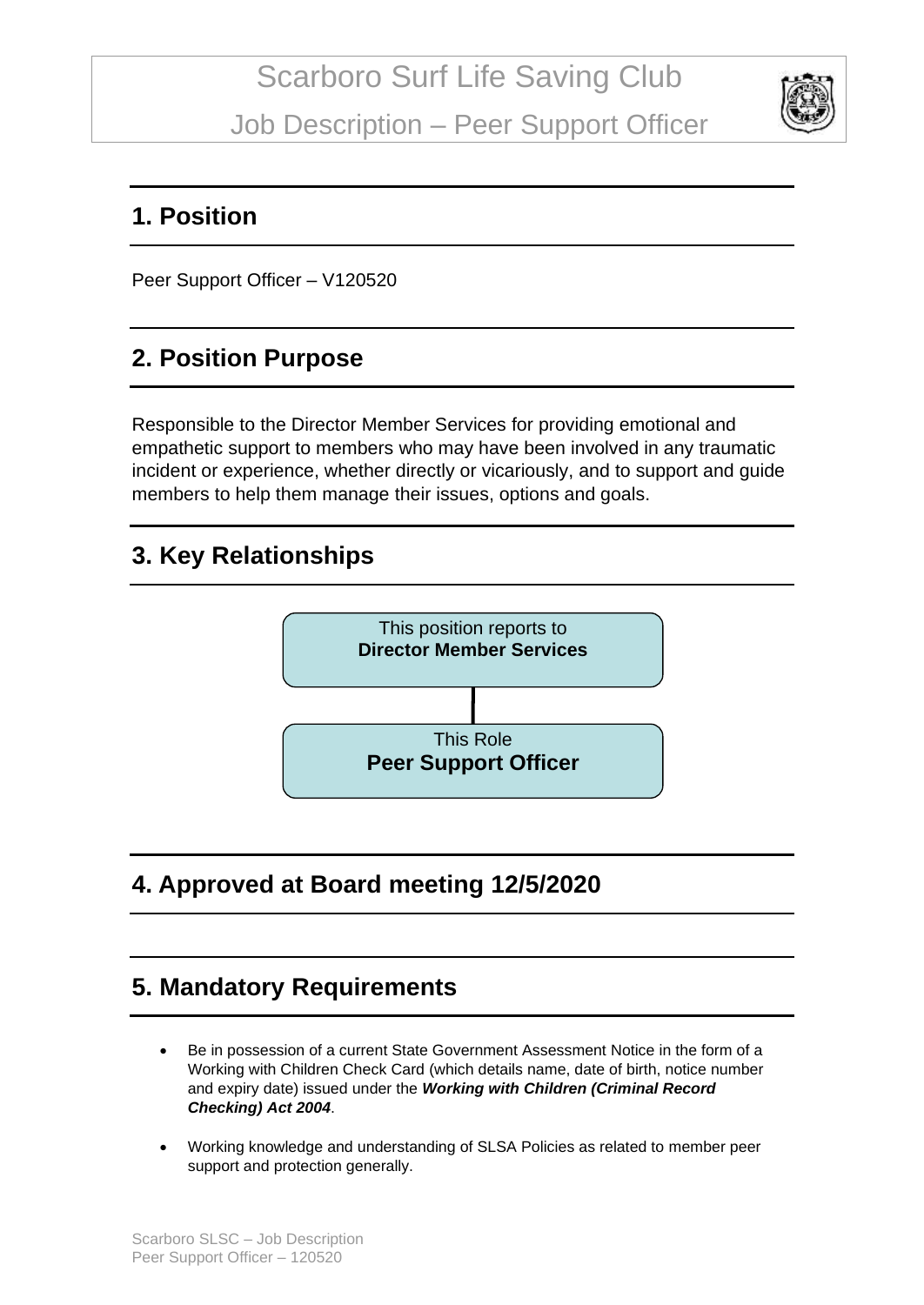# Scarboro Surf Life Saving Club



Job Description – Peer Support Officer

- Have undertaken the SLSA Peer Support Training Course (or be prepared to undertake such training at the earliest opportunity), or any other training in mental health support or similar that may be deemed relevant to the requirements of the role.
- Be in possession of (or applying for) a National Police Volunteer Certificate.

#### **6. Major Responsibilities**

- Provide support and assistance to members showing signs of trauma, which often means providing a 'listening ear'.
- Provide information and support to refer members to additional resources if required (including professional counselling, community agencies, specialist websites, etc).
- Advise the SLSWA Lifesaving Dept of any local peer support related issues that may have a broader impact.
- Where necessary, refer a member in need of further assistance to SLSWA Lifesaver Assistance Program (3 x 50 min sessions, free of charge, with a qualified psych)
- Undertake any other duties relating to member peer support as required upon request and including the provision of information sessions.
- Maintain the integrity of the role by modelling appropriate Club behaviour at all times.
- Maintain a high level of ethical behavior and adherence to confidentiality principles.
- Comply with the Club's constitution, policies and directions of the Board.

## **7. Primary Accountability**

Member welfare through peer support maintained at a high level of acceptance among Members generally

Attends promptly to any reported claims of or requests from members requiring peer support

Actively promotes member peer support policies within the Club

Maintains a high level of personal integrity and confidentiality in all peer support related matters

Meetings attended and reports submitted as and when required

Club policies and Board directions complied with